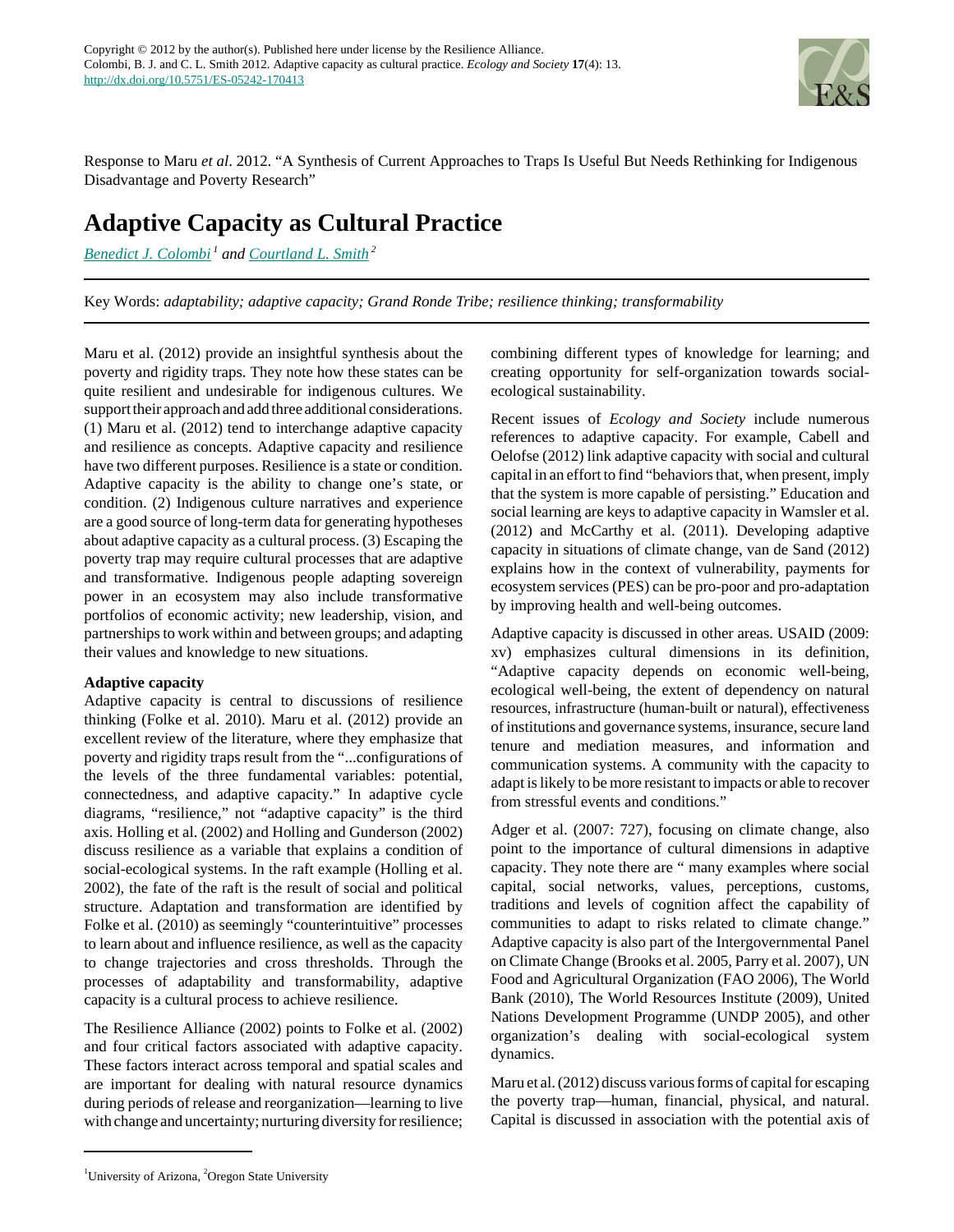| Dimensions of Culture                                                      | Economy & Ecology                                                                    | Society & Polity                                                                              | Ideology & Knowledge                                                                                    |
|----------------------------------------------------------------------------|--------------------------------------------------------------------------------------|-----------------------------------------------------------------------------------------------|---------------------------------------------------------------------------------------------------------|
| Colombi $(2012a)$                                                          | make                                                                                 | do                                                                                            | think                                                                                                   |
| <b>Bodley</b> (2005)                                                       | material                                                                             | behavioral                                                                                    | mental                                                                                                  |
| Harris (1979)                                                              | infrastructure                                                                       | structure                                                                                     | superstructure                                                                                          |
| Resilience Alliance (Folke 2002 et al.) nurturing diversity for resilience |                                                                                      | creating opportunity for self-<br>organization towards social-<br>ecological sustainability   | learning to live with change and<br>uncertainty; combining different<br>types of knowledge for learning |
| USAID $(2009:xv)$                                                          | natural resources, infrastructure<br>(human-built or natural), secure land<br>tenure | effectiveness of institutions and<br>governance systems, insurance, and<br>mediation measures | information and communication<br>systems                                                                |
| Adger et al. (2007:727)                                                    | economic development and<br>technology                                               | social capital, social networks,<br>governance structures                                     | human capital, values, perceptions,<br>customs, traditions and levels of<br>cognition                   |
| Capital (Costanza et al. 1997)                                             | natural, built                                                                       | social                                                                                        | human                                                                                                   |

#### **Table 1**. Comparisons of adaptive capacity elements with dimensions of culture from a selection of sources.

the adaptive cycle. Social capital as a component of adaptive capacity is suggested by Pelling and High (2005). Vemuri and Costanza (2006) use natural, built, social, and human capital to measure life satisfaction.

Adaptations and maladaptations occur in human history. Indigenous cultures provide examples of success in using their adaptive capacity for both resilience and failure to reorganize in the back loop of the adaptive cycle. In Table 1, adaptive capacity is framed as a cultural construct. The dimensions of culture are commonly characterized by economy and ecology, society and polity, and ideology and knowledge. An easy to remember cultural framing is to make, do, and think (Colombi 2012*a*). In Table 1, the top three rows give social science dimensions of culture from Colombi (2012*a*), Bodley (2005), and Harris (1979). Mapped onto the three cultural dimensions are the Resilience Alliance, USAID, climate change, and capital elements from the adaptive capacity discussion highlighted above.

## **An indigenous narrative**

An example of adaptive capacity to escape the poverty trap using these cultural dimensions is the Grand Ronde tribe of Oregon (Table 2). Given space limitations, the adaptive and transformative elements of Grand Ronde adaptive capacity can only be sketched in general terms. The Grand Ronde tell their own story (CTGR 2011), which we paraphrase as a narrative on adaptive capacity in the face of tremendous internal and external change. Before treaties with the United States in the 1850s, the 26 tribes and bands that became The Confederated Tribes of Grand Ronde lived in the area west of the Cascade Mountains from northern California to the Columbia River in the northwest US. This is an area of 65,000 km². These tribes had an aquatic and terrestrial portfolio of salmon, skakwal (eels), mammals, camas, wapato, hazelnuts, acorns, and huckleberries.

Many external factors led to impoverishment of the Grand Ronde. Explorers brought diseases after 1770 that led to 90% population declines by the mid-19<sup>th</sup> century (Boyd 1999). The US made treaties with Pacific Northwest tribes promised food, clothing, household supplies, schools, agricultural implements and training, and other items to enable survival in exchange for tribal lands that were given to nontribal settlers. Most US government promises were not kept. Between 1853-1855, Willamette Valley tribes, and those south to Shasta, signed treaties, and in 1856, 2000 survivors moved to the Grand Ronde reservation—an area to of just over 280 km². The treaties also reserved certain rights. One commonly included was, "The right of taking fish at all usual and accustomed grounds and stations is further secured to said Indians in common with all citizens of the United States (Cohen 1986: 38). This promise has become a central theme in the exercise of Pacific Northwest tribal sovereignty.

During the late  $19<sup>th</sup>$  century, Congress reduced the size of reservations arguing that due to population declines the original size was no longer needed. The Dawes Act (1887) allotted tribal lands with the objective of making American Indians farmers. The effects of the Dawes Act were reversed by the Tribal Reorganization Act (1934). Termination became federal policy from the mid-1940s to the mid-1960s.

About 1970, the Grand Ronde faced their greatest poverty and depended on small farms and low-wage logging, farm labor,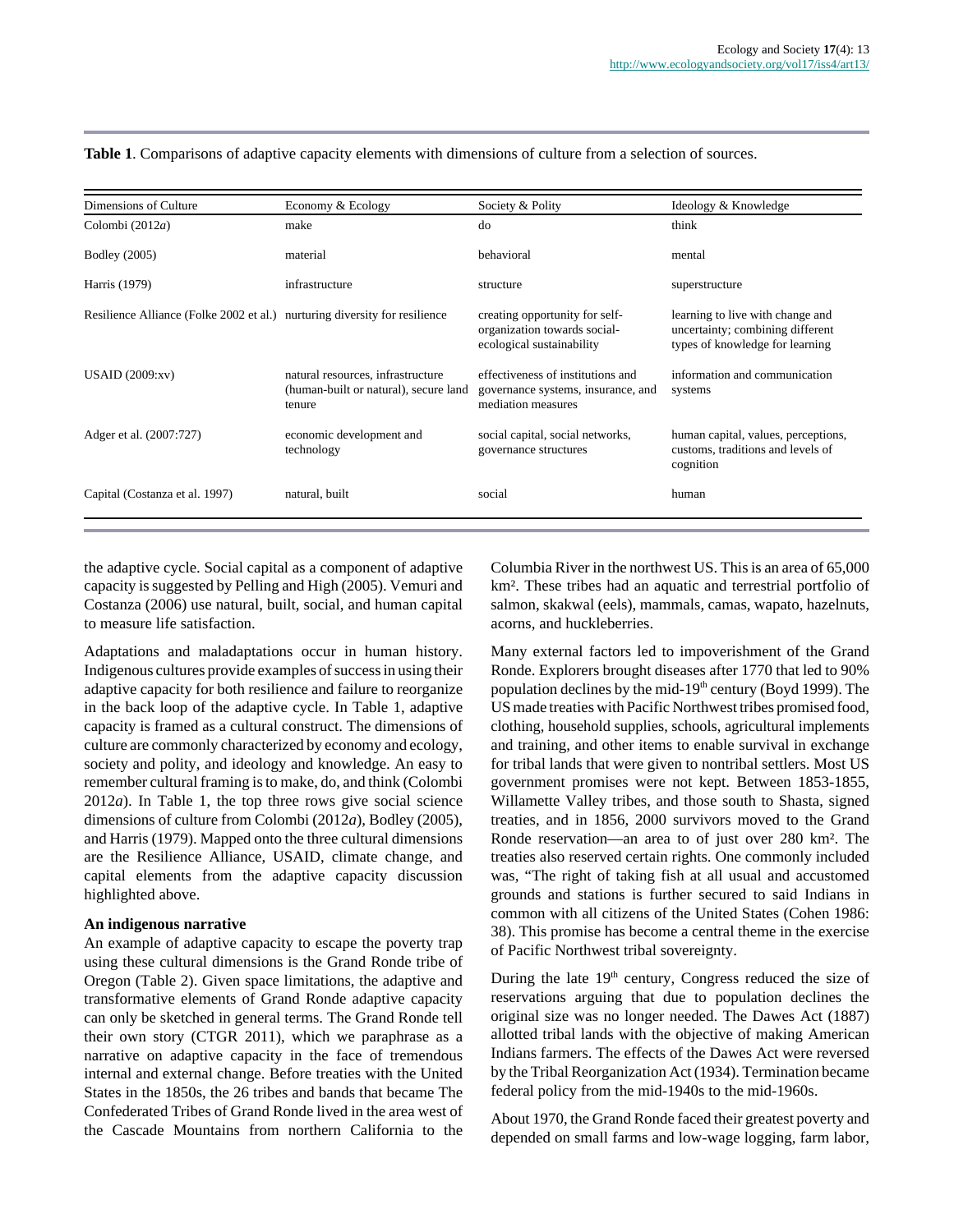**Table 2**. Comparisons of adaptive capacity elements with dimensions of Grand Ronde culture through adaptive cycle states from narrative sources.

| <b>Adaptive Cycle States</b>                                            | Economy & Ecology                                                                                | Society & Polity                                                                            | Ideology & Knowledge                                              |
|-------------------------------------------------------------------------|--------------------------------------------------------------------------------------------------|---------------------------------------------------------------------------------------------|-------------------------------------------------------------------|
| Grand Ronde: precontact—living in<br>the conservation phase.            | portfolio of aquatic & terrestrial<br>resources and sovereignty over these<br><i>territories</i> | 26 tribes operating as independent<br>units with their own social and<br>governance systems | believing themselves to be part of<br>natural systems             |
| Grand Ronde: reservation-<br>experiencing release and<br>reorganization | individual income as small farmers<br>and low-wage, logging, and farm<br>labor jobs.             | emergency of tribal social<br>organization and governance                                   | dominant culture devaluing of their<br>cultural ideas & knowledge |
| Grand Ronde: restoration-<br>exploitation and conservation              | casino on sovereign lands and<br>diversification of economic portfolio                           | more formalized tribal governance<br>and polity                                             | creation of synthetic language $\&$<br>culture                    |
| Narrative synthesis                                                     | sovereignty over ecological<br>opportunities and creation of<br>economic portfolios              | leadership, vision and partnerships<br>to affect actions within and between<br>groups       | ecological knowledge and the values<br>to apply that knowledge    |

and service jobs. The reservation was down to a storage shed and cemetery on 0.02 km². After 1972, several leaders emerged with a transformative vision to restore the Grand Ronde lands, society, and culture (CTGR 2011). In 1983, the tribe won its restoration and received 40 km² of land in 1988. In 2012, the Grand Ronde have 50 km² and casino, forest lands, firefighting, and craft revenues.

In their first precontact state of existence, the Grand Ronde were gathers, fishers, and hunters. Next, the coming of outsiders convert them to the reservation state, where they participated in a wage economy as farmers, farm workers, and loggers. During this second state they plunged deepest into the poverty trap. The third, restoration state, is anchored in transforming their legal status, adapting their sovereignty, getting returned land, and transforming to a new and more tribally controlled economic portfolio.

### **Adaptive and transformative processes**

The Grand Ronde narrative history supports the endurance of the poverty trap that Maru et al. (2012) note is common to many indigenous cultures. The Grand Ronde, however, pursued a process for escaping the poverty trap. Transformations in US public policy, along with the Grand Ronde culture's adaptive and transformative capacity came together. Granting American Indian cultures the option of using casino revenues to diversify their economic portfolio was a key part of the process. The Grand Ronde adapted their sovereignty preserved in treaties and transformed their economic portfolio to develop new opportunities (Table 2).

Sovereignty typically means having a property right to a resource. Most often, this is a land base, but it could also be a fishing or hunting quota, mineral or water rights, access to economic activities open to tribal groups, or ownership of intellectual property. The Economics Resource Group, Inc. (1998) commented on the importance of sovereignty, "Tribes that establish their own decision-making power over resources and take control of their economic destinies are better off than tribes that accede to outsiders' decisions, goals, plans, or programs." A portfolio consists to multiple economic activities and sovereignty enables a group to transform its economy.

The primary society and polity tools for Grand Ronde are leadership, vision, and partnerships (Table 2). Leadership comes from tribal leaders with a vision about the tribe's future in the new context of casino gambling. The Grand Ronde used their sovereignty to transform their economy and adapting it to available opportunities where they could exercise a competitive advantage. Revenues from their casino facilitate partnerships and public awareness of tribal values and culture.

Most interesting about the tribe is how members adapted their ideology and identity out of many different linguistic and cultural heritages to become the Grand Ronde, whose language is *Chinuk Wana* (CTGR 2011). They built on their values and knowledge about their relations with nature to protect and use natural resources. The Grand Ronde are partners with many nontribal organizations in salmon and natural resource restoration.

The Grand Ronde example suggests adaptability (influencing system resilience) and transformability (creating new systems) are key concepts related to resilience thinking as suggested by Folke et al. (2010). Three factors for achieving resilience seem important. First, resilience thinking needs to continue the path started by Holling (1973) and recognize the dynamics of social-ecological systems beyond the ball and basin analogy. Hurricane Katrina, the Fukushima Daiichi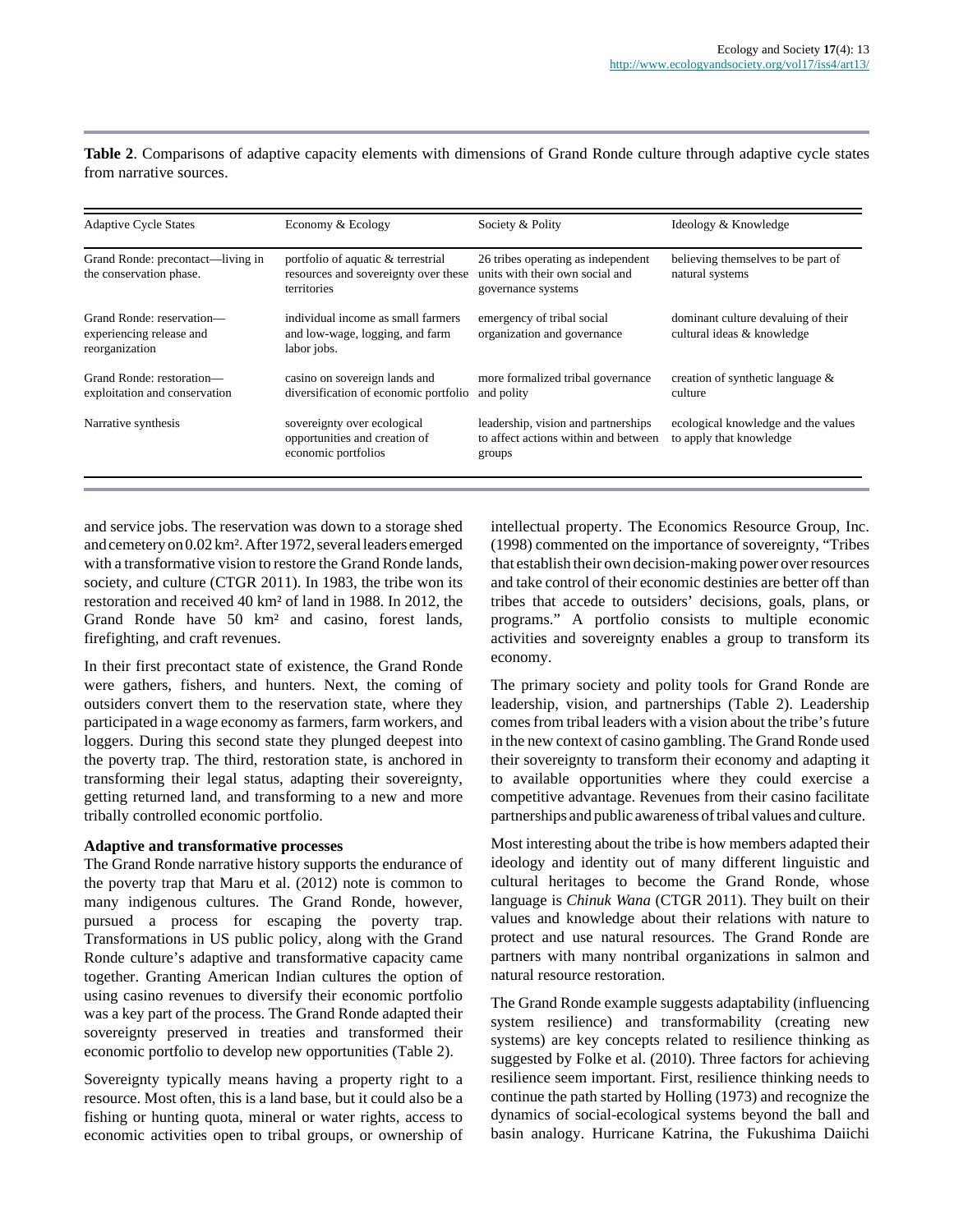nuclear disaster, patterns of climate change, and the Grand Ronde are examples of natural and social disturbance combining to exacerbate the effects of either one. The idea of stability zones is increasingly less the norm for socialecological systems where natural and social disturbances combine to make these systems dynamic and their futures hard to predict. The Grand Ronde are one culture in a complex system of cultures that operate in continual natural and social disturbance. Developing cultural strategies to live in dynamic and continually changing systems may be more a concern for resilience than finding and returning to stability domains.

Second, because of the continuing dynamic change in socialecological systems, the Grand Ronde illustrate how both adaptability and transformability are part of adaptive capacity. The Grand Ronde exhibit both adaptive capacity in their adaptability to persist as a culture and in their transformability to adopt new trajectories and cross thresholds. They adapted their values and language while also transforming their economy and institutions to persist in each of the three states they have experienced, finally getting an increase in selfcontrol during the third state. The Grand Ronde's ability to adapt and transform to external forces enabled their persistence as a culture. Many cultures have died out due to continuing internal and external disturbance. The Grand Ronde survived by turning dynamic change into tribal opportunity.

Third the Grand Ronde can be seen as an example of what Folke et al. (2010) call "specific resilience." The Grand Ronde are one culture in a very complex system of interacting cultures. In the third state, the restoration and recognition of Grand Ronde sovereignty gave them a voice in regional restoration planning and action. In this sense, they contribute to a broader, more general regional resilience, which has a complex set of regional actors. For example, the tribes suggest that supplementation facilities work better than hatcheries to increase abundance and re-establish fish runs (Galbreath 2011). The tribes, then, used their cultural knowledge to design facilities and programs that restore salmon and steelhead runs in an effort to reverse long-term decline. Similar use of tribal knowledge has been shown to offer insights to nontribal science and policy elsewhere in the Pacific Northwest (Langdon 2006, 2007, Menzies 2010, 2012, Colombi 2012*b*, Diver 2012). As tribal ideas about ecological values, restoration practices, and environmental protection prove valuable, the Grand Ronde along with other tribes contribute to general resilience in the region.

Progress on understanding the elements of adaptive capacity requires more study, discussion, and synthesis of cultural concepts and processes. Historical narratives can offer insights into the important variables, relations, and processes to use in discussing adaptive capacity. Historical examples can provide insights of how cultures get caught in and escape from the poverty and rigidity traps, how adaptability and transformability interact, and how experiences transcend scales. Narratives will not provide the empirical approaches in figures 3 and 4 in Maru et al. (2012), but they can identify variables to include and hypotheses to test. Taking a cultural perspective to adaptive capacity, let hypotheses encompass the economic and ecological, social and political, and ideology and knowledge that cultures develop to be flexible, adaptive, continually learning, and transforming when facing changing and unknown futures. Ecology and economy encompasses portfolios that allow substitution and shifting between activities to deal with variability (Chapin et al. 2009, Cinner et al. 2009). Sovereignty is critical to control of resources and establish rights to engage in an activity limited to sovereigns (Hill et al. 2012). The society and polity dimension has leadership that increases vision and trust to complement partnerships that achieve adaptive capacity (Folke et al. 2005, Smith and Stirling 2010). Ideology and knowledge provided the basis for action. Adaptive capacity comes from ideology, knowledge, learning, recognizing, and engaging in new activities (Olsson et al. 2004, Diver 2012). These cultural dimensions of adaptive capacity build potential, connectedness, and resilience using the processes of adaptability and transformability.

*Responses to this article can be read online at:* [http://www.ecologyandsociety.org/issues/responses.](http://www.ecologyandsociety.org/issues/responses.php/5242) [php/5242](http://www.ecologyandsociety.org/issues/responses.php/5242)

### **LITERATURE CITED**

Adger, W. N., S. Agrawala, M. Q. Mirza, C. Conde, K. O'Brien, J. Pulhin, R. Pulwarty, B. Smit, and K. Takahashi. 2007. Assessment of adaptation practices, options, constraints and capacity. Pages 717-743 *in* M. L. Parry, O. F. Canziani, J. P. Palutikof, P. J. van der Linden and C. E. Hanson, editors. Contribution of Working Group II to the Fourth Assessment Report of the Intergovernmental Panel on Climate Change. *Climate change 2007: impacts, adaptation and vulnerability.* Cambridge University Press, Cambridge, UK. [online] URL: <http://www.ipcc-wg2.gov/AR4/website/fi.pdf>

Bodley, J. H. 2005. *Cultural anthropology: tribes, states, and the global system*. McGraw Hill, Boston, Massachusetts, USA.

Boyd, R. T. 1999. *The coming of the spirit of pestilence: introduced infectious diseases and population decline among Northwest Coast Indians, 1774-1874.* University of Washington Press, Seattle, Washington, USA.

Brooks, N., W. N. Adger, and P. M. Kelly. 2005. The determinants of vulnerability and adaptive capacity at the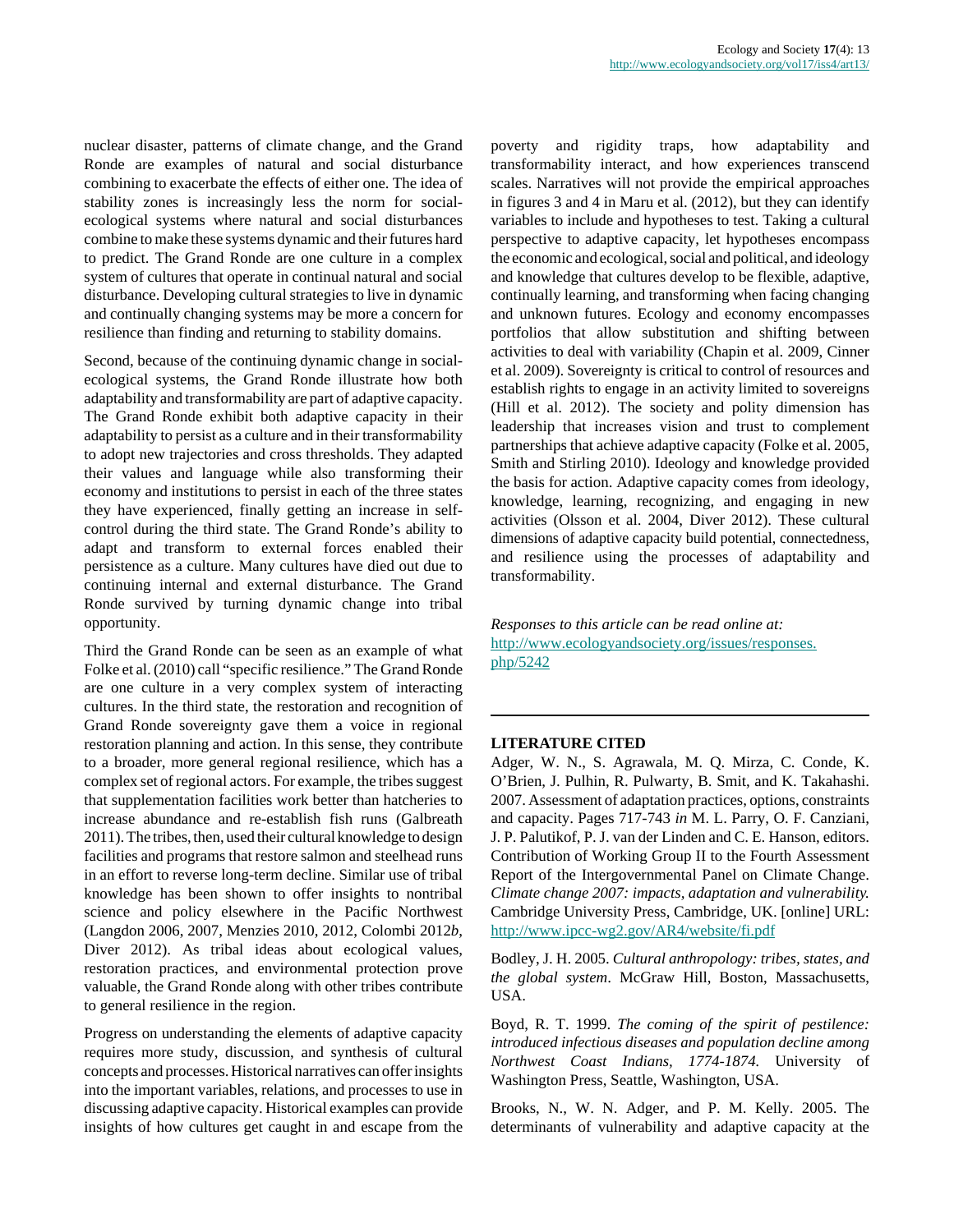national level and the implications for adaptation. *Global Environmental Change* 15(2):151-163. [http://dx.doi.org/10.1016/](http://dx.doi.org/10.1016/j.gloenvcha.2004.12.006) [j.gloenvcha.2004.12.006](http://dx.doi.org/10.1016/j.gloenvcha.2004.12.006)

Cabell, J. F., and M. Oelofse. 2012. An indicator framework for assessing agroecosystem resilience. *Ecology and Society* 17(1): 18. <http://dx.doi.org/10.5751/ES-04666-170118>

Chapin, F.S., III., Folke, C., Kofinas, G. P. 2009. A framework for understanding change. Pages 3-28 *in* F.S. Chapin III, G.P. Kofinas, and C. Folke, editors. *Principles of ecosystem stewardship: resilience-based natural resource management in a changing world.* Springer Verlag, New York, USA. [http://](http://dx.doi.org/10.1007/978-0-387-73033-2_1) [dx.doi.org/10.1007/978-0-387-73033-2\\_1](http://dx.doi.org/10.1007/978-0-387-73033-2_1)

Cohen, F. G. 1986. *Treaties on trial: the continuing controversy over Northwest Indian fishing rights.* University of Washington Press, Seattle, Washington, USA.

Colombi, B. J. 2012*a*. Salmon and the adaptive capacity of Nimiipuu (Nez Perce) culture to cope with change. *American Indian Quarterly* 36(1): 75-97.

Colombi, B. J. 2012b. 'Salmon and his people': encounters with global capitalism. Pages 183-206 *in* B. J. Colombi and J. F. Brooks, editors. *Keystone nations: indigenous peoples and salmon across the North Pacific*. School for Advanced Research Press, Santa Fe, New Mexico, USA.

Costanza, R., R. d'Arge, R. de Groot, S. Farber, M. Grasso, B. Hannon, K. Limburg, S. Naeem, R. V. O'Neill, J. Paruelo, R. G. Raskin, P. Sutton, and M. van den Belt. 1997. The value of the world's ecosystem services and natural capital. *Nature* 387:253-260.<http://dx.doi.org/10.1038/387253a0>

Cinner, J., M. M. P. B. Fuentes, and H. Randriamahazo. 2009. Exploring social resilience in Madagascar's marine protected areas. *Ecology and Society* 14(1): 41. [online] URL: [http://](http://www.ecologyandsociety.org/vol14/iss1/art41/) [www.ecologyandsociety.org/vol14/iss1/art41/](http://www.ecologyandsociety.org/vol14/iss1/art41/)

Confederated Tribes of Grand Ronde (CTGR). 2011. *Ntsayka Ikanum: our story*. Grand Ronde, Oregon, USA. [online] URL: <http://www.grandronde.org/ikanum/index.html>

Dawes Act, Act of Feb. 8, 1887 (24 Stat. 388, ch. 119, 25 USCA 331), Acts of Forty-ninth Congress-Second Session, 1887.

Diver, S. 2012. Columbia river tribal fisheries: life history stages of a co-management institution. Pages 207-235 *in* B. J. Colombi and J. F. Brooks, editors. *Keystone nations: indigenous peoples and salmon across the North Pacific*. School for Advanced Research Press, Santa Fe, New Mexico, USA.

The Economics Resource Group, Inc. 1998. *American Indian gaming policy and its socio-economic effects: a report to the National Gambling Impact Study Commission*. Cambridge, Massachusetts, USA. [online] URL: [http://www.indiangaming.](http://www.indiangaming.org/library/studies/1004-erg_98rept_to_ngisc.pdf) [org/library/studies/1004-erg\\_98rept\\_to\\_ngisc.pdf](http://www.indiangaming.org/library/studies/1004-erg_98rept_to_ngisc.pdf).

Food and Agriculture Organization of the United Nations (FAO). 2006. *Building adaptive capacity to climate change: policies to sustain livelihoods and fisheries. New directions in fisheries: a series of policy briefs on development issues,* No. 08. Rome, Italy. [online] URL: [http://ftp.fao.org/docrep/](http://ftp.fao.org/docrep/fao/010/a1115e/a1115e00.pdf) [fao/010/a1115e/a1115e00.pdf](http://ftp.fao.org/docrep/fao/010/a1115e/a1115e00.pdf)

Folke, C., S. R. Carpenter, B. Walker, M. Scheffer, T. Chapin, and J. Rockström. 2010. Resilience thinking: integrating resilience, adaptability and transformability. *Ecology and Society* 15(4): 20. [online] URL: [http://www.ecologyandsociety.](http://www.ecologyandsociety.org/vol15/iss4/art20/) [org/vol15/iss4/art20/](http://www.ecologyandsociety.org/vol15/iss4/art20/)

Folke C., J. Colding, and F. Berkes. 2002. Synthesis: building resilience for and adaptive capacity in social-ecological systems. Pages 352-383 *in* F. Berkes, J. Colding, and C. Folke, editors. *Navigating social-ecological systems: building resilience for complexity and change.* Cambridge University Press, Cambridge, UK. [http://dx.doi.org/10.1017/](http://dx.doi.org/10.1017/CBO9780511541957.020) [CBO9780511541957.020](http://dx.doi.org/10.1017/CBO9780511541957.020)

Folke, C., T. Hahn, P. Olsson, and J. Norberg. 2005. Adaptive governance of social-ecological systems. *Annual Review of Environment and Resources* 30:441-473. [http://dx.doi.](http://dx.doi.org/10.1146/annurev.energy.30.050504.144511) [org/10.1146/annurev.energy.30.050504.144511](http://dx.doi.org/10.1146/annurev.energy.30.050504.144511)

Galbreath, P. 2011. Critique of the prevailing scientific paradigm: the tribal perspective of hatchery/wild relative fitness and relative reproductive success results. [online] URL: [http://www.critfc.org/vision\\_conf/presentations/galbreath.pdf](http://www.critfc.org/vision_conf/presentations/galbreath.pdf)

Harris, M. 1979. *Cultural materialism: the struggle for a science of culture*. Random House, New York, New York, USA.

Hill, R., C. Grant, M. George, C. Robinson, S. Jackson, and N. Abel. 2012. A typology of indigenous engagement in Australian environmental management: implications for knowledge integration and social-ecological system sustainability. *Ecology and Society* 17(1): 23. [http://dx.doi.](http://dx.doi.org/10.5751/ES-04587-170123) [org/10.5751/ES-04587-170123](http://dx.doi.org/10.5751/ES-04587-170123) 

Holling, C. S. 1973. Resilience and stability of ecological systems. *Annual Review of Ecology and Systematics* 4:1-23. <http://dx.doi.org/10.1146/annurev.es.04.110173.000245>

Holling, C. S. and L. H. Gunderson. 2002. Resilience and adaptive cycles. Pages 25–62 *in* L. H. Gunderson and C. S. Holling, editors. *Panarchy: understanding transformations in human and natural systems.* Island Press, Washington, D.C., USA.